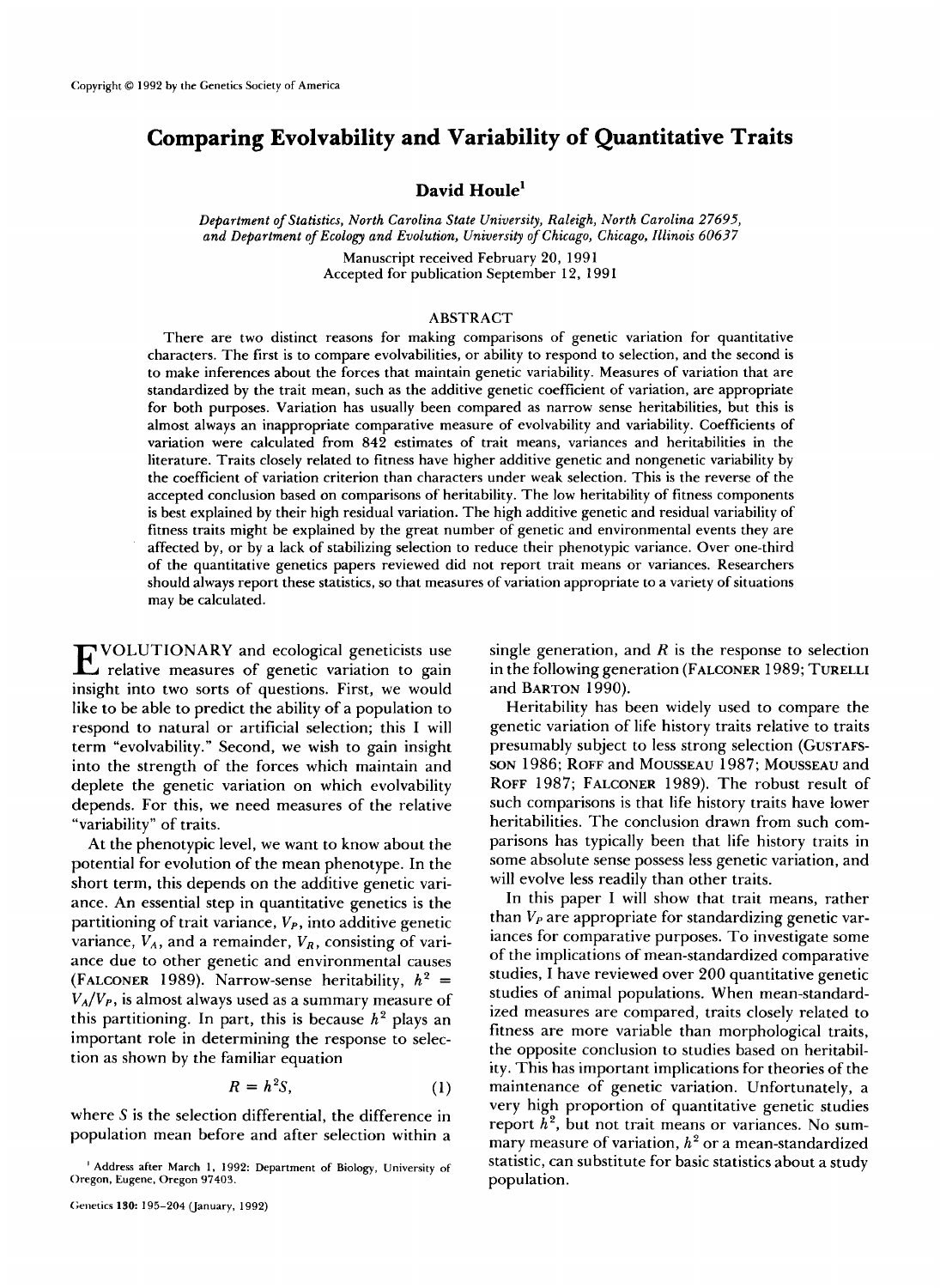### **EVOLVABILITY**

A good measure of evolvability is the expected response to selection. Looking at Equation 1, it is natural to interpret  $h^2$  as a sufficient descriptor of the state of a population for comparing evolvabilities. It fails to fulfill this purpose for two reasons. First, while  $h^2$  is a dimensionless quantity *R* is not. Since, for comparative purposes, we are most often interested in proportional, rather than absolute change (HAL-DANE 1949), the potential response needs to be standardized. One straightforward way of doing **so** is using the population mean.

Second, the selection differential *S* is not solely a function of the fitness function, but also contains information about the selected population. For example, in the case of truncation selection on a normally distributed character,  $S = i\sqrt{V_p}$ , where *i* is the "intensity" of selection, determined only by the proportion of the population selected for breeding (FAL-CONER 1989). For a given *i,* the higher the standard deviation of the selected population, the more the selected individuals may differ from the original population mean. An appropriate mean-standardized predictor of evolvability under truncation selection of unknown intensity is therefore

$$
R/(i\overline{X}) = V_A/(\overline{X}\sqrt{V_P}).
$$
 (2)

Here, and throughout this paper,  $\overline{X}$  represents the population mean before selection. In general, for fitness function  $W(X)$  and trait distribution  $F(X)$ ,

$$
S = \overline{W}^{-1} \int_{-\infty}^{\infty} (X - \overline{X}) W(X) F(X) \, dX \tag{3}
$$

(KIMURA and CROW 1978) where

$$
\bar{W} = \int_{-\infty}^{\infty} W(X)F(X) \, dX,\tag{4}
$$

the mean fitness of the population. If  $W(X)$  can be approximated as a polynomial of order *n, S* will be a function of the first  $n + 1$  moments of  $F(X)$ . One must specify the form that selection will take before an appropriate index of evolvability can be chosen.

In two important cases  $h^2$  is a particularly misleading estimator **of** evolvability because *S* is a function of  $V_P$ . One such case is when *X* is fitness  $(W(X) = X)$ , making

$$
S = \frac{\int_{-\infty}^{\infty} (X^2 - X\overline{X}) F(X) \, dX}{\int_{-\infty}^{\infty} XF(X) \, dX} \tag{5}
$$

$$
=\frac{V_P}{\overline{X}}.\t(6)
$$

Standardizing by the mean yields a quantity CROW (1 **958)** called the "opportunity for selection":

$$
I = \frac{V_P}{\overline{X}^2}.\tag{7}
$$

*I* is related to the phenotypic coefficient of variation,  $CV_P = 100\sqrt{V_P}/\overline{X}$ . Application of Equation 1 yields a version of FISHER'S "fundamental theorem of natural selection (FISHER 1930; PRICE 1972; FALCONER 1989):

$$
R_W = V_A/\overline{W}.\tag{8}
$$

Standardizing this response to selection by the mean yields an appropriate measure of the relative evolvability of fitness

$$
I_A = \frac{V_A}{\overline{X}^2} = \left(\frac{CV_A}{100}\right)^2.
$$
 (9)

At equilibrium, the predicted gains of Equation 8 would be offset by processes, such as mutation and segregation, which restore both the original mean and genetic variance. In this case  $I_A$  is also an appropriate indicator of the variability of fitness, as large values must be the result of powerful forces maintaining genetic variance.

Equations 8 and 9 also hold for all multiplicative components of fitness (O'DONALD 1970; ARNOLD and WADE 1984), although for such characters the interpretation is complicated by the potential for correlations among them. Large values of  $I_A$  could also be the result of negative genetic correlations among traits, which attenuate the effects of selection predicted for each character separately. Negative correlations are, however, not necessarily to be expected (CHARLESWORTH 1990; HOULE 1991), and the empirical evidence for their generality is weak (HOULE 1991).

A second case where  $h^2$  is a misleading indicator of evolvability is that of weak gaussian optimizing selection

$$
W(X) = \exp\left[-\frac{(X-\theta)^2}{2\omega^2}\right],\tag{10}
$$

where  $\omega^2$  is a parameter inversely proportional to the strength of selection for the optimum  $\theta$ . Assuming that *X* is normally distributed,

$$
R = (\theta - \overline{X}) \frac{V_P}{V_P + \omega^2} \frac{V_A}{V_P} \tag{11}
$$

(BULMER 1980, p. 150). What data is available on the strength **of** stabilizing selection suggests that frequently  $\omega^2 \gg V_P$  for morphological characters (TUR-ELLI 1984), making the response to changes in  $\theta$ approximately independent of *Vp.* Then the standardized response to selection is

$$
\frac{R}{\bar{X}} \approx \frac{(\theta - \bar{X})}{\omega^2} \frac{V_A}{\bar{X}}.
$$
 (12)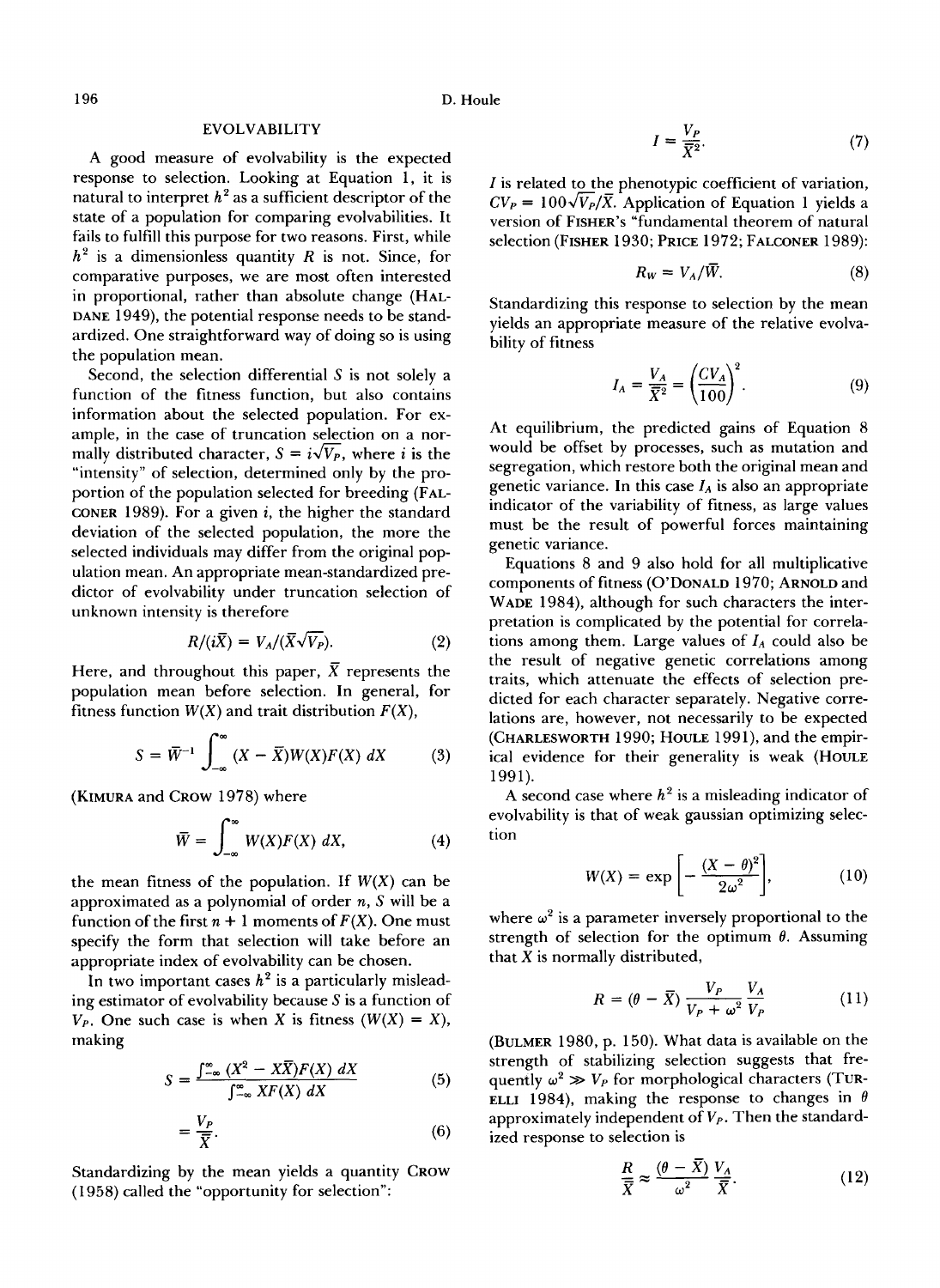**A** good measure of the evolvability of the population in response to arbitrary changes in  $\theta$  is then  $V_A/\overline{X}$ . While  $(\theta - \overline{X})/(V_P + \omega^2)$  is clearly important in determining the actual response to selection, its future value is not estimable and of no predictive value.

In both of these important cases, directional and weak stabilizing selection, a variance to mean ratio is the most appropriate measure of evolvability of a trait. While  $I_A$  and  $V_A/\overline{X}$  are distinct quantities, they are correlated, as they share the same components. This argues that quantities related to the additive genetic coefficient of variation,  $CV_A = 100\sqrt{V_A/\overline{X}}$ , are useful for comparing evolvability of some traits, although certainly not all. In contrast, even in the special case of truncation selection,  $h^2$  is not a good predictor of the response to selection (Equation **2).** 

### **VARIABILITY**

The evolution of genetic variance must be the result of a balance between evolutionary processes, but in general we are quite ignorant of the relative importance of such processes, as evidenced by the debate over the maintenance of quantitative variation (BAR-TON and TURELLI **1989;** HOULE **1989;** BARTON **1990).**  Therefore, it is not possible to derive precisely satisfying measures of variability analogous to those for evolvabilities. Indeed, comparisons of variability data can be used to gain insight into these processes, by comparing populations in which selection, migration, and drift differ in importance.

When we casually judge a character to be phenotypically variable, we implicitly standardize by the mean. Therefore  $CV_A$  seems a reasonable dimensionless criterion for comparing genetic variabilities. CHARLES-WORTH **(1 984, 1987)** has previously used *CVA* to compare genetic variabilities of Drosophila populations for this reason. Note, however, that a difference in coefficients of variation between traits may be due to an enormous diversity of factors which may be very difficult to disentangle. For example, high standardized phenotypic variability might suggest a lack of strong stabilizing selection. However, it is also possible that a highly variable character is by its nature subject to more environmental variance. **A** further set of potential complications applies to genetic variability, where it is possible that underlying factors which increase or maintain variance, such as mutation or balancing selection, are correspondingly strong.

An example of the sort of question that coefficients **of** variation *(CVs)* can shed light on concerns the low heritability **of** fitness components. Many evolutionary geneticists have assumed that this is predicted by FISHER'S fundamental theorem (GUSTAFSSON **1986;**  ROFF and MOUSSEAU **1987;** MOUSSEAU and ROFF **1987;** FALCONER **1989).** In the absence of perturbing forces, Equation 8 does predict that  $V_A$ , and therefore

*h2,* will decline to zero (CHARLESWORTH **1987).** However, fitness components do in general possess *VA*  (ISTOCK **1983;** ROFF and MOUSSEAU **1987;** MOUSSEAU and ROFF **1987),** which is not too surprising given the variety of potential perturbing forces (CHARLES-WORTH **1987;** MAYO, BURGER and LEACH **1990).** In the presence **of** additive genetic variance for fitness, the fundamental theorem makes no prediction about *h2,* as FISHER and others have made clear (FISHER **195 1** ; BARTON and TURELLI **1989;** PRICE and SCHLU-TER **1991).** FISHER'S fundamental theorem shows that the phenotypic variance of fitness itself is irrelevant to its response to selection, and thus the theorem makes no prediction concerning residual variance, *VR.*  Reviews of the literature have convincingly confirmed the fact that heritabilities of fitness components are lower than those of other traits (GUSTAFSSON **1986;**  ROFF and MOUSSEAU **1987;** MOUSSEAU and ROFF **1987;** FALCONER **1989),** but this can be explained either by relatively low *VA* for fitness components or by high  $V_R$ , or a combination of the two. Coefficients of variation provide a reasonable scale on which this question may be addressed.

The value of coefficients of variation for measuring variability depends on the degree to which they correct for whatever relationships exist between means and variances. Previous studies of phenotypic variation show that there is frequently a residual relationship between means and coefficients of variation (FISHER **1937;** WRIGHT **1968;** YABLOKOV **1974;**  ROHLF, GILMARTIN and HART **1983).** Therefore, scale effects must be corrected for in analyses of coefficients of variation, as in any comparative analysis of variability. Three potential causes for such relationships have been identified. First, ROHLF, GILMARTIN and HART **(1983)** show that characters with small means tend to be measured with less accuracy than those with large means. This causes a negative relationship between means and *CVs* based on phenotypes. Second, ROHLF, GILMARTIN and HART also show that *CVs* of meristic traits are negatively correlated with the number of categories in the population, quite independent of any measurement errors. This predicts that both genetic and phenotypic *CVs* will be negatively correlated with the means of meristic traits.

The other known source of relationships between means and coefficients of variation is the relationship of the variances of parts and wholes. If the parts combine multiplicatively to produce the whole, LANDE **(1977)** has shown that the covariance of the parts determines the sign of the covariance between means and coefficients of variation. Positively correlated parts cause positive correlations of means and coefficients of variation. LANDE points out that since morphological traits are generally positively correlated, *CVs* of volumes will be larger than those of areas,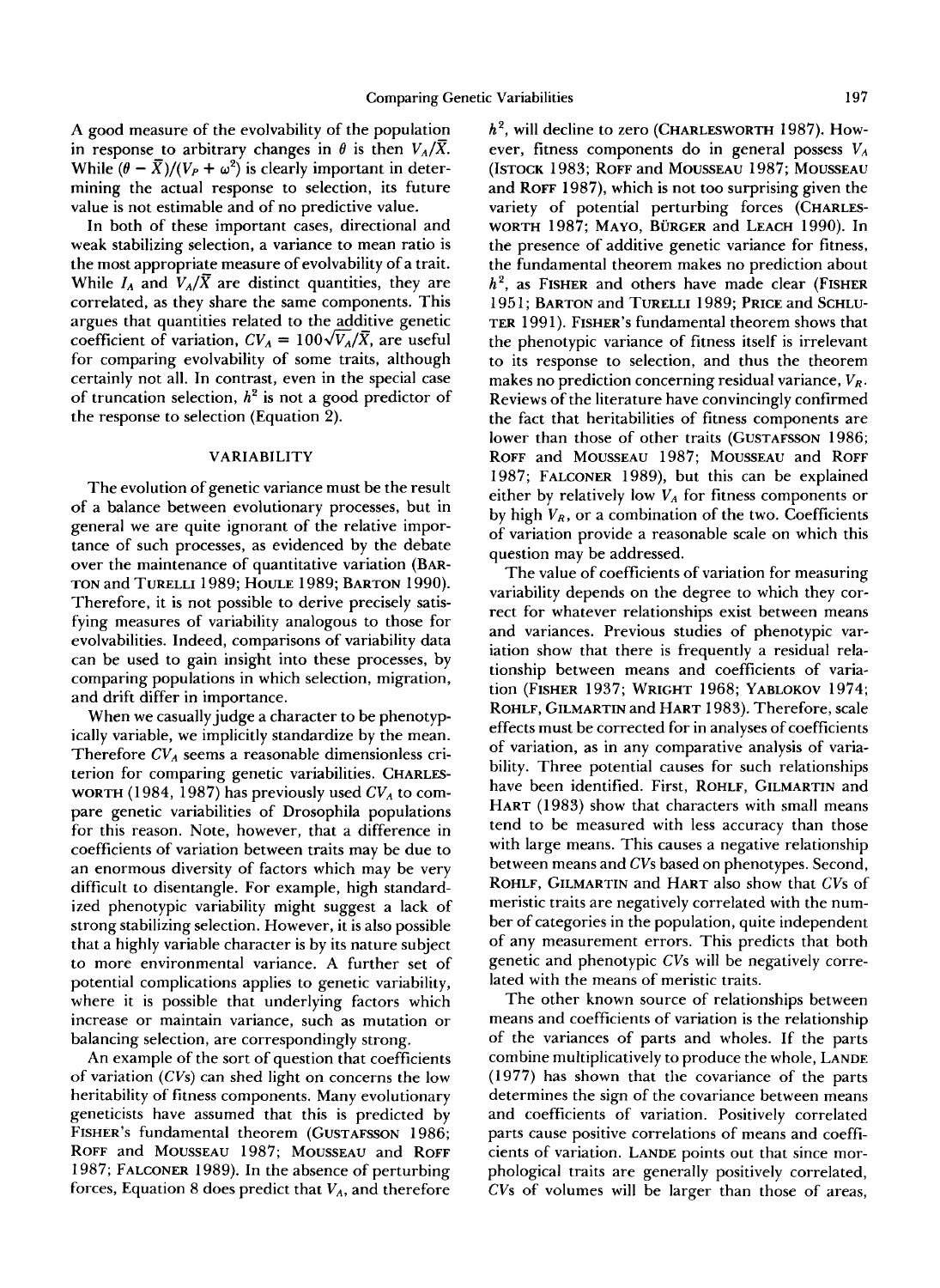which will be larger than those of linear dimensions. Trends based on dimensionality arise for non-biological reasons, and **so** ought to be factored out before any analyses of variability. On the other hand, a life history trait, such as lifetime fecundity is in part due to the products of age specific mortalities, thus we can also predict that the *CV* of lifetime fecundity might be higher than that of fecundity over shorter periods, if the mortalities are generally positively correlated. Such relationships are biologically more interesting. If the parts combine additively to make up the whole, then the *CV* of the whole equals that of the parts only if the parts are perfectly correlated, and less than that of the parts otherwise (LANDE **1977;** BRYANT **1986).**  BRYANT uses this to explain decreasing *CVs* through parts of ontogeny.

# **VARIATION DATA BASE**

To reexamine evolvabilities and variabilities on the basis of mean-standardized measures, **I** reviewed quantitative genetic studies of animal populations. The data set was restricted to those estimates which met five criteria: (i) the characters may be assumed to be under either strong directional or weak stabilizing selection; (ii) the population studied may be assumed to be near genetic equilibrium; (iii) the population studied was outbred; (iv) the additive genetic variance was estimated using relatively unbiased methods; and (v) the variances are reported on an untransformed scale. Some of these criteria require further clarification.

First, **I** chose characters where there is a clear expectation of the kind of selection pressure the character is subjected to. Traits assumed to be under directional selection, which **I** term fitness traits, include many life history traits, and traits highly correlated with size during growth, such as weight at a particular age. Some life-history characters, such as development times of univoltine insects, were excluded from the analyses because they are more likely to be subject to optimizing selection. The traits which were assumed to suffer weak optimizing selection are primarily morphological traits which are not directly **a** function of growth rate. These are principally sizes of adult body parts, or meristic traits such as bristle numbers. Many of the studies included in this data set were also reviewed by **ROFF** and MOUSSEAU **(1987)**  and MOUSSEAU and **ROFF (1987).** My definition of directionally selected and weak optimally selected traits roughly corresponds to their definitions of "life history" and "morphological" traits, with the exception of the sorts of traits noted above. Behavioral and physiological traits were excluded from this analysis because there is rarely a clear expectation about their relationship to fitness.

To meet criterion (ii), populations were presumed

to be far from genetic equilibrium if they had recently been founded from inbred lines or very small numbers of individuals, had been subjected to artificial selection, or were formed by crossing or mixing individuals from more than one population. However, populations many generations beyond such events were included. Some Drosophila and Tribolium laboratory populations were included as a result of this exception. To meet criterion (iv), only studies which partitioned phenotypic variance using half-sib correlations, parent-offspring regression, or response to initial generations of selection were used. Studies using inappropriate nonrandom samples of individuals were also excluded. Maternal-offspring regressions were included despite the possibility of some bias due to maternal effects. Estimates of the same parameters by different methods were combined before analysis, as described below, to help mitigate the effects of different estimation methods.

Criterion (v) is necessary because the arguments advanced above for the use of coefficients of variation do not apply on alternative scales of measurement. For example, any transformation of fitness invalidates the simple prediction of Equation **8,** since the fitness function would also need a corresponding transformation. In addition, calculating coefficients of variation on scales which potentially yield negative as well as positive means, such as log scales, renders coefficients of variation meaningless.

From **2 13** quantitative genetics papers reviewed, **153** included narrow-sense *h2* estimates for characters which met these criteria. Of these, **61** studies did not contain either character means or variances, or lacked both, precluding calculation **of** the appropriate coefficients of variation. From the **92** remaining papers, **842** acceptable sets of estimates of means and variances were extracted. **A** substantial number of estimates from within these papers were also excluded for the set of reasons detailed above. The data, and references to acceptable and excluded papers, are available from the author in printed form, or on disk as an ASCII, Quattro Pro or Lotus file.

Of the **201** studies cited by **ROFF** and MOUSSEAU **(1987)** and MOUSSEAU and **ROFF (1987)** which included "life history" or "morphological" characters, **<sup>I</sup>** was able to examine **147.** Of these, **108** met criteria i-v, and **65** included the necessary means and variances to calculate coefficients of variation. The **27**  other papers **I** include consist primarily **of** papers published between **1985** and **1990,** and laboratory studies of Tribolium.

# **ANALYSES**

Three potential measures of variability were calculated from these data: narrow sense  $h^2$ ,  $CV_A$ , and the residual coefficient of variation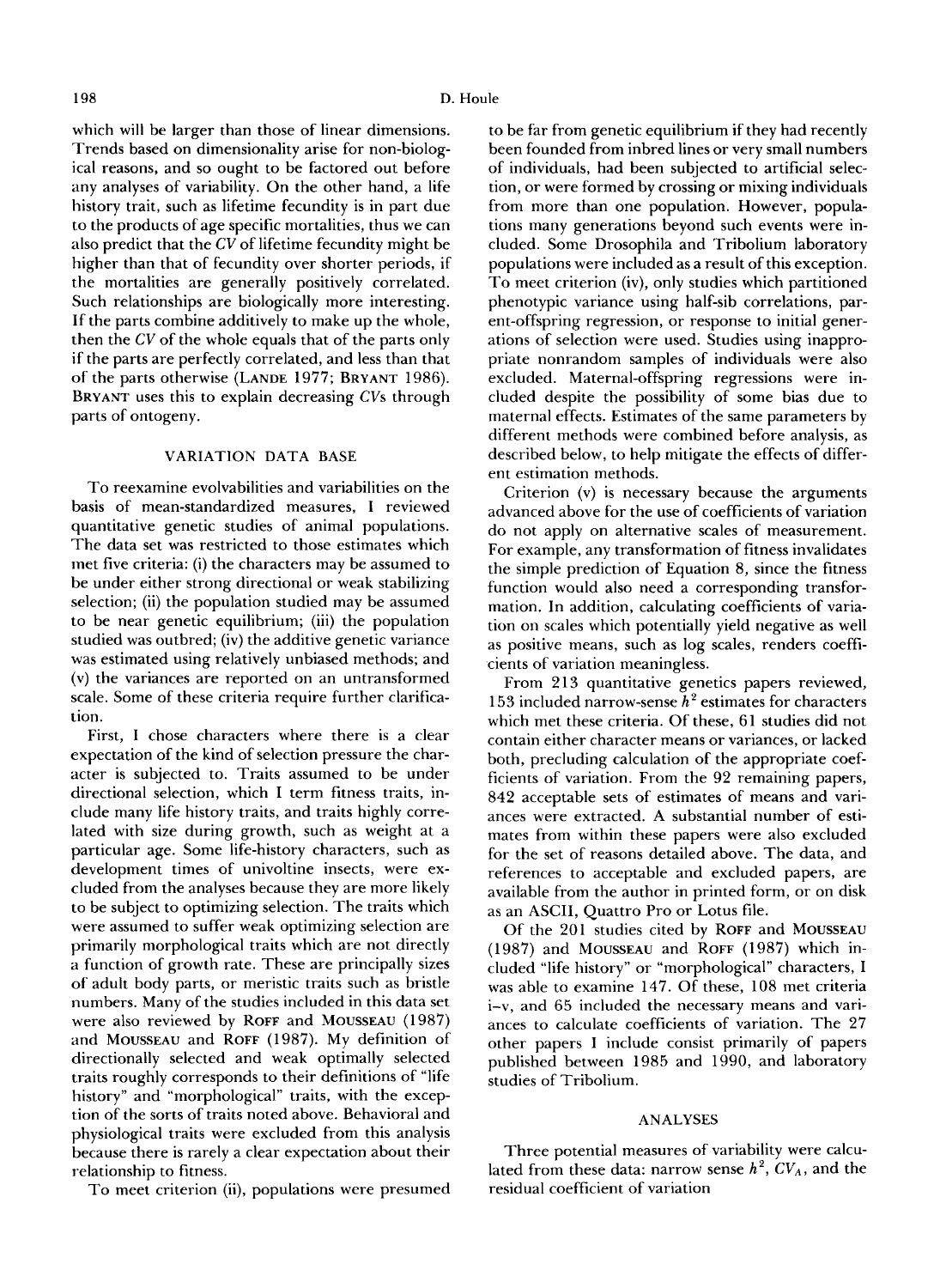$$
CV_R = 100 \sqrt{V_P - V_A}/\overline{X}.
$$
 (13)

When the  $V_A$  estimate was negative,  $h^2$  and  $CV_A$  were both set equal to zero. Analyses which included the negative estimates (with  $CV_A$  replaced by  $I_A$ ) yield similar conclusions to those reported below. All three measures are far from normally distributed.

For analysis traits were classified on the basis of their relationship to body size as well as the sort of selection they are assumed to experience. Directionally selected traits which represent sizes of whole organisms or body parts during growth are designated **"G"** traits, while the remaining traits, primarily life history traits, are designated **"L."** Similarly, weakly selected traits which represent sizes of adult body parts are designated **"S"** traits. The remaining traits are primarily meristic in nature, and are designated "M" traits, although a few non-meristic traits which were demonstrably uncorrelated with adult size are also included in this category.

Many of the **842** sets are repeated estimates of the same parameters by different methods. Therefore median heritabilities and coefficients of variation for the same trait in the same population, sex, and environment were calculated before further analysis. This reduced the number of estimates to **400.** 

To correct for scale effects I use a "robust" regression algorithm which minimizes the absolute deviations from the regression line **(PRESS** *et al.* **1989,** pp. **595-597),** rather than the conventional least squares or major axis methods. The lack of normality of the data results in undue weight being given to outlier points under least squares, and renders significance tests invalid. Instead, significance tests of the robust regression were constructed from the proportion of positive slopes under bootstrap resampling, with a sample size of **200.** Differences in slopes and intercepts among groups were assessed using randomization tests with a sample size of **1000.** The probability values represent the proportion of randomizations where the absolute value of the parameter difference exceeds that based on the original data. Comparisonwise error rates were adjusted for multiple comparisons using the Sidák method (SOKAL and ROHLF 1981, p. 242).

# **COMPARISONS OF VARIATION**

Evolvability comparisons: As an example of the usefulness of mean-standardized measures of evolvability, Table **1** presents variability measures for five commonly studied characters in *Drosophila melanogaster.* The last three columns present standardized evolvabilities assuming three different selection regimes: truncation, linear directional, and gaussian optimizing where the population mean is not at the optimum. In no case is heritability a good indicator of evolvability. Sternopleural bristles do generally have high evolvabilities, as well as high *h2,* but wing length, which has similar  $h^2$ , has far lower evolvability in each case. Comparison of  $CV_A$  and  $CV_B$  show that this is due to approximately fourfold lower mean-standardized variability. Similarly, fecundity generally has a high evolvability, because of its high additive genetic variance, in spite of relatively high residual variance.

Corrections **for** dimensionality: As noted above, the variances of traits are expected to be a function of their dimensionality. Only **S** and G classes contain substantial number of traits with different dimensionalities in this data set. In these classes, analysis of covariance of means and *CVs* on a log-log scale shows that the slopes are homogeneous, but the intercepts are significantly different among dimensionality classes for both  $CV_A$  and  $CV_R$  ( $P < 0.001$ ). In each case, the differences among intercepts are not significantly different from the **1:2:3** relationship (linear:area:volume) expected if the linear dimensions are perfectly correlated **(YABLOKOV 1974; LANDE 1977).**  Therefore, both *CVs* were divided by their dimensionalities before further analysis.

Variability comparisons: The possibility of nonindependence in this data set exists because a large proportion of the estimates come from a few species **(44%** from *D. melanogaster)* and a few studies (the five largest studies contribute **31** % of the estimates). If species differ in the parameters being estimated, or individual studies estimate parameters with bias, the overall tests may be misleading. Therefore, analyses were carried out on medians of variables calculated within four different groupings of the data. In order of decreasing sample size these are medians of variables within **(1)** species, phenotype and study (the full **400** estimates); **(2)** species and phenotype; **(3)** study and class of trait; and **(4)** species and class of trait.

For grouping **(l),** there were significant regressions of  $h^2$ ,  $CV_R$ , and  $CV_A$  on trait means. For the other three groupings, there are significant relationships between mean, and  $CV_R$  and  $CV_A$ . In each case, the estimated slopes are positive for  $h^2$  and negative for  $CV_R$ . This may suggest that  $V_R$  may be disproportionately inflated at small scales due to measurement or scoring errors.  $CV_A$  has a negative relationship with mean which is most easily explained by the part to whole relationships described under **VARIABILITY**  above.

These significant regressions require that analyses of differences among trait classes should proceed in a manner analogous to analysis of covariance. **To** compare the variability of two classes of traits, I first tested whether their slopes were homogeneous. I then tested whether the residuals from a joint regression differed in location. This approach yields ambiguous results if the slopes differ and the regression lines cross within the range of the data, or at higher means. For  $h^2$  and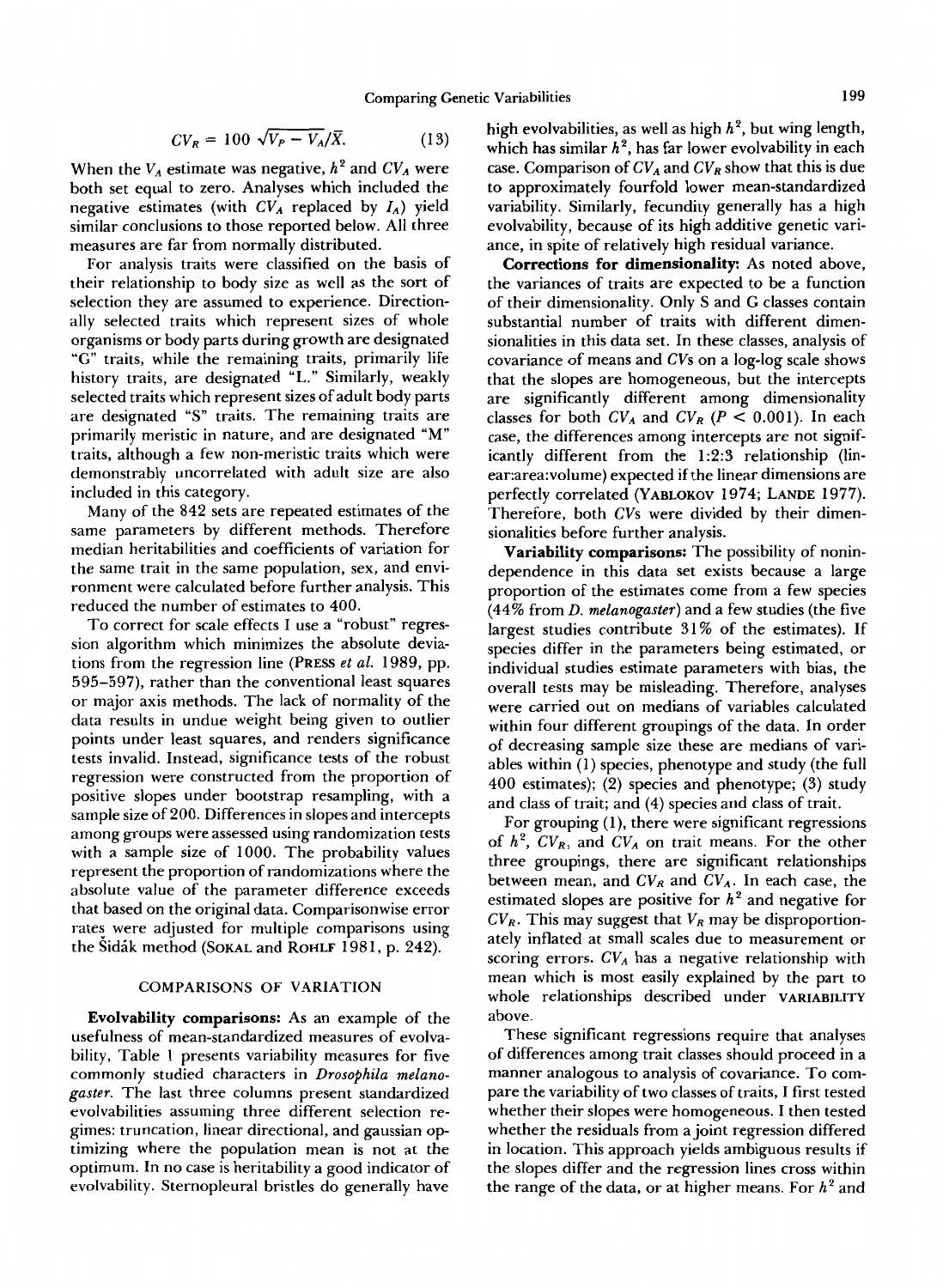# 200 D. Houle

| ٠ |  |
|---|--|
|---|--|

**Evolvabilities of representative traits in D.** *melanogaster* 

|                        |                |       |        |        | Evolvability                                 |                             |                                   |
|------------------------|----------------|-------|--------|--------|----------------------------------------------|-----------------------------|-----------------------------------|
| Trait                  | $N^a$          | $h^2$ | $CV_R$ | $CV_A$ | Truncation<br>$V_A/(\overline{X}\sqrt{V_P})$ | Linear<br>$I_A \times 10^2$ | Shift<br>optimum<br>$V_A/\bar{X}$ |
| Sternopleural bristles | 21             | 0.44  | 7.97   | 8.39   | 0.061                                        | 0.70                        | 0.13                              |
| Wing length            | 31             | 0.36  | 2.09   | 1.56   | 0.009                                        | 0.02                        | 0.05                              |
| Fecundity              | 12             | 0.06  | 39.02  | 11.90  | 0.035                                        | 1.42                        | 5.38                              |
| Longevity              |                | 0.11  | 27.73  | 9.89   | 0.033                                        | 0.98                        | 0.19                              |
| Development time       | $\overline{2}$ | 0.28  | 4.48   | 2.47   | 0.012                                        | 0.06                        | 0.12                              |

<sup>a</sup> Number of studies median estimates calculated from.

 $CV_R$  there is a strong expectation that they will be influenced by measurement error at small scales, *so* it might be that the class with the more positive slope would have larger parameter values in the absence of error. However, since these data include traits measured on a wide variety of scales, and measurement error is not the only reason for a relationship between means and the other parameters, I prefer to regard such results as inconclusive.

**As** an example, the data for grouping 2, medians within phenotype within species, are graphed in Figure 1. Since the traits measured spanned *so* many orders of magnitude in their means and coefficients of variation, I log transformed these variables in all groupings of the data before analysis to increase the influence of points near the center of the distribution and aid the presentation. Similar results were obtained from analyses of untransformed data.

The analysis of grouping 2 is presented in some detail in Tables 2-4. In this grouping, for all three parameters, none of the individual trait class regressions are significantly different from 0 (results not shown). The analyses of  $h^2$  in Table 2 show that none of the tests for homogeneity of slopes are significant when adjusted for the fact that six comparisons are made. Comparisons of the residuals from common regressions confirms results previously found for *h2*  data **(ROFF** and **MOUSSEAU** 1987; **MOUSSEAU** and **ROFF**  1987). **S** traits have significantly higher *h2* than G or L traits, and M traits higher  $h^2$  than L traits.

Table 3 presents analyses of  $CV_R$ , and here opposite results are obtained. **As** may also be seen in Figure 1 b, L traits have the highest *CVR,* while **S** traits perhaps the lowest. Comparison of **S** and M traits yields an ambiguous result. The results for *CV,,* presented in Figure IC and Table 4 are similar to those for *CVR.*  **S** traits have significantly lower *CV,* than each of the other three classes.

**A** summary of the results obtained from data of all groupings is presented in Table *5.* These results are similar to those for grouping 2, although the groupings with smaller sample sizes allow fewer opportuni-



FIGURE 1.-Plot of  $h^2$ ,  $CV_R$  and  $CV_A$  *vs.* trait means for each of the four trait classes. Points are medians for phenotypes within species. The lines are the robust regressions within trait classes.

ties for discrimination among classes. In almost all cases the above conclusions that trait classes with high *h2* are the trait classes with the lowest *CVs* are confirmed. When using *CVs* as an indicator of variability, there is certainly no evidence that traits which are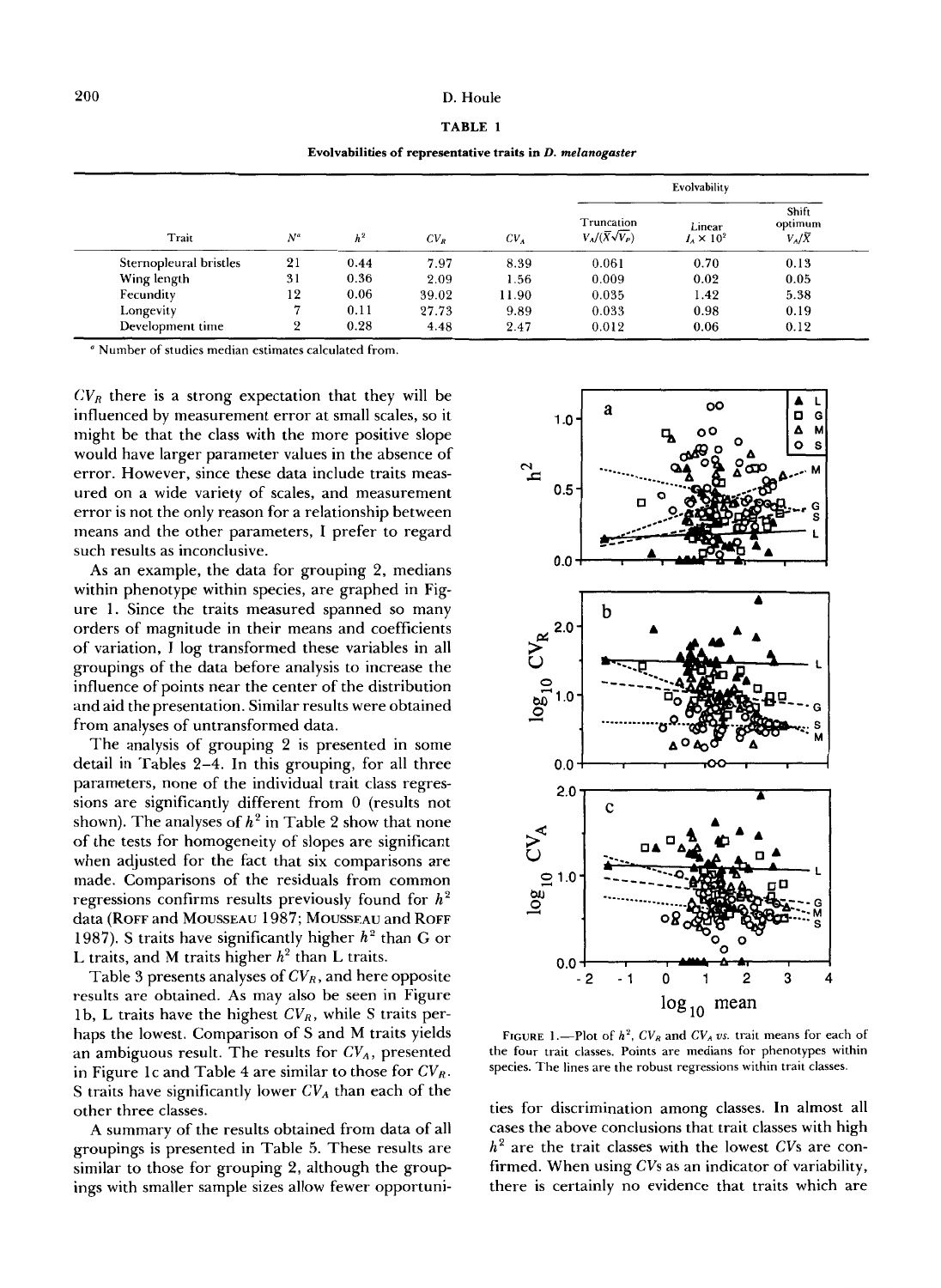**TABLE 2** 

Comparisons of  $h^2$  among trait classes for data grouping 2

| Class of trait  | M     | G              | L         |
|-----------------|-------|----------------|-----------|
| S               |       |                |           |
| Slopes differ?  |       | NS             | NS        |
| S residual      | 0.073 | $0.095**$      | $0.159**$ |
| Column residual | 0.010 | $-0.098$       | $-0.125$  |
| M               |       |                |           |
| Slopes differ?  |       | <b>NS</b>      | NS        |
| M residual      |       | $0.099\dagger$ | $0.165**$ |
| Column residual |       | $-0.020$       | $-0.056$  |
| G               |       |                |           |
| Slopes differ?  |       |                | <b>NS</b> |
| G residual      |       |                | $0.080+$  |
| Column residual |       |                | $-0.009$  |

The first row in each cell reflects the probability that slopes do not differ between groups. The numbers in the second and third rows are means of residuals from a common regression on the row and column class data. The upper value is for the row class, the lower for the column class. Significant differences among residuals are indicated in row 2.

 $t$  *P* < 0.05, uncorrected for simultaneous tests;  $* P$  < 0.05, corrected for simultaneous tests; \*\* *P* < 0.01, corrected for simultaneous tests; **NS,** not significant.

#### **TABLE 3**

**Comparisons of** *CV,* **among trait classes for data grouping 2** 

| Class of trait  | M          | G               | L          |
|-----------------|------------|-----------------|------------|
| S               |            |                 |            |
| Slopes differ?  | ж          | <b>NS</b>       | NS         |
| S residual      | $-0.248**$ | $-0.262**$      | $-0.597**$ |
| Column residual | 0.467      | 0.809           | 1.166      |
| M               |            |                 |            |
| Slopes differ?  |            | <b>NS</b>       | NS         |
| M residual      |            | $-0.196\dagger$ | $-0.627**$ |
| Column residual |            | 0.144           | 0.539      |
| $Q_{\bullet}$   |            |                 |            |
| Slopes differ?  |            |                 | <b>NS</b>  |
| G residual      |            |                 | $-0.390**$ |
| Column residual |            |                 | 0.364      |

See Table 2 for explanation.

#### **TABLE 4**

**Comparisons of** *CV,* **among trait classes for data grouping 2** 

| Class of trait  | M          | G          | L          |
|-----------------|------------|------------|------------|
| S               |            |            |            |
| Slopes differ?  | NS         | <b>NS</b>  | <b>NS</b>  |
| S residual      | $-0.089**$ | $-0.134**$ | $-0.164**$ |
| Column residual | 0.382      | 0.517      | 0.601      |
| M               |            |            |            |
| Slopes differ?  |            | NS         | <b>NS</b>  |
| M residual      |            | $-0.114$   | $-0.303$   |
| Column residual |            | 0.087      | 0.012      |
| G               |            |            |            |
| Slopes differ?  |            |            | NS         |
| G residual      |            |            | $-0.258$   |
| Column residual |            |            | $-0.124$   |

See Table 2 for explanation.

**TABLE** *5* 

| Summary of trait class comparisons for data groupings 1-4 |  |  |  |  |
|-----------------------------------------------------------|--|--|--|--|
|-----------------------------------------------------------|--|--|--|--|

| Summary of trait class comparisons for data groupings 1-4 |           |             |                 |  |  |
|-----------------------------------------------------------|-----------|-------------|-----------------|--|--|
|                                                           | Parameter |             |                 |  |  |
| N                                                         | $h^2$     | $CV_R$      | CV <sub>A</sub> |  |  |
| 400                                                       | L G M?S   | S?M G L     | S?M G L         |  |  |
| 148                                                       | LGMS      | S?M G L     | M G L<br>S      |  |  |
| 102                                                       | L G M S   | <b>SMGL</b> | SMGL            |  |  |
| 50                                                        | LGMS      | SMGL        | <b>SLMG</b>     |  |  |
|                                                           |           |             |                 |  |  |

Trait classes are listed in order from smallest to largest. Horizontal lines connect classes which are not significantly different at *<sup>P</sup>*< 0.05 (adjusted for multiple comparisons) by the analysis of covariance-randomization tests described in the text. Order of classes within homogeneous sets does not necessarily reflect relative ranking. **A** question mark between classes represents an ambiguous result where classes have significantly different slopes, and the regression lines cross within or above the range of the data. *N* is the sample size of each data grouping.

#### **TABLE 6**

#### **Spearman rank-correlations among variability parameters**

| Param-<br>eter  | $CV_{R}$              | $CV_{A}$ | $I_A$                            | $V_A/\overline{X}$     |
|-----------------|-----------------------|----------|----------------------------------|------------------------|
| $h^2$           | $-0.5266***$ $0.0637$ |          | 0.0650                           | $0.1879***$            |
| $CV_R$          |                       |          | $0.7217****0.7167****0.3030****$ |                        |
| CV <sub>A</sub> |                       |          |                                  | $0.9980****0.5754****$ |
| $I_A$           |                       |          |                                  | $0.5793***$            |

\*\*\*  $P < 0.001$ ; \*\*\*\*  $P < 0.0001$ .

likely to be under weak stabilizing selection are more variable than traits more closely related to fitness.

The position of G traits in these regressions seems to reflect the fact that *CVs* decrease as animals approach adulthood **(BRYANT** 1986). **As** shown **in** Figure 1, **G** tends to diverge from **L** and approach **S** and M at large scales. Pairwise comparisons never reveal significant slope differences involving G and **L,** but this may simply be due to insufficient sample size. This reveals a strong limitation of these analyses, in that a tremendous variety of traits, measured on different scales are being compared. With these data it is not possible **to** correct for such factors as age or experimental error directly. No more than a very broad suggestion of the patterns **of** variability should be gleaned from these analyses.

Table 6 presents the rank correlations between the various measures of evolvability and variability, calculated for data grouping l. Heritability is not significantly correlated with  $CV_A$  or  $I_A$ , although it is weakly correlated with  $V_A/\overline{X}$ . Thus  $h^2$  is not a suitable surrogate for other measures of genetic variability. **As**  expected,  $CV_A$ ,  $I_A$ , and  $V_A/\overline{X}$  are all moderately to highly correlated, and *h2* **is** significantly negatively correlated with  $CV_R$ .  $CV_R$  is also highly positively correlated with  $CV_A$  and  $I_A$ , which suggests parallels be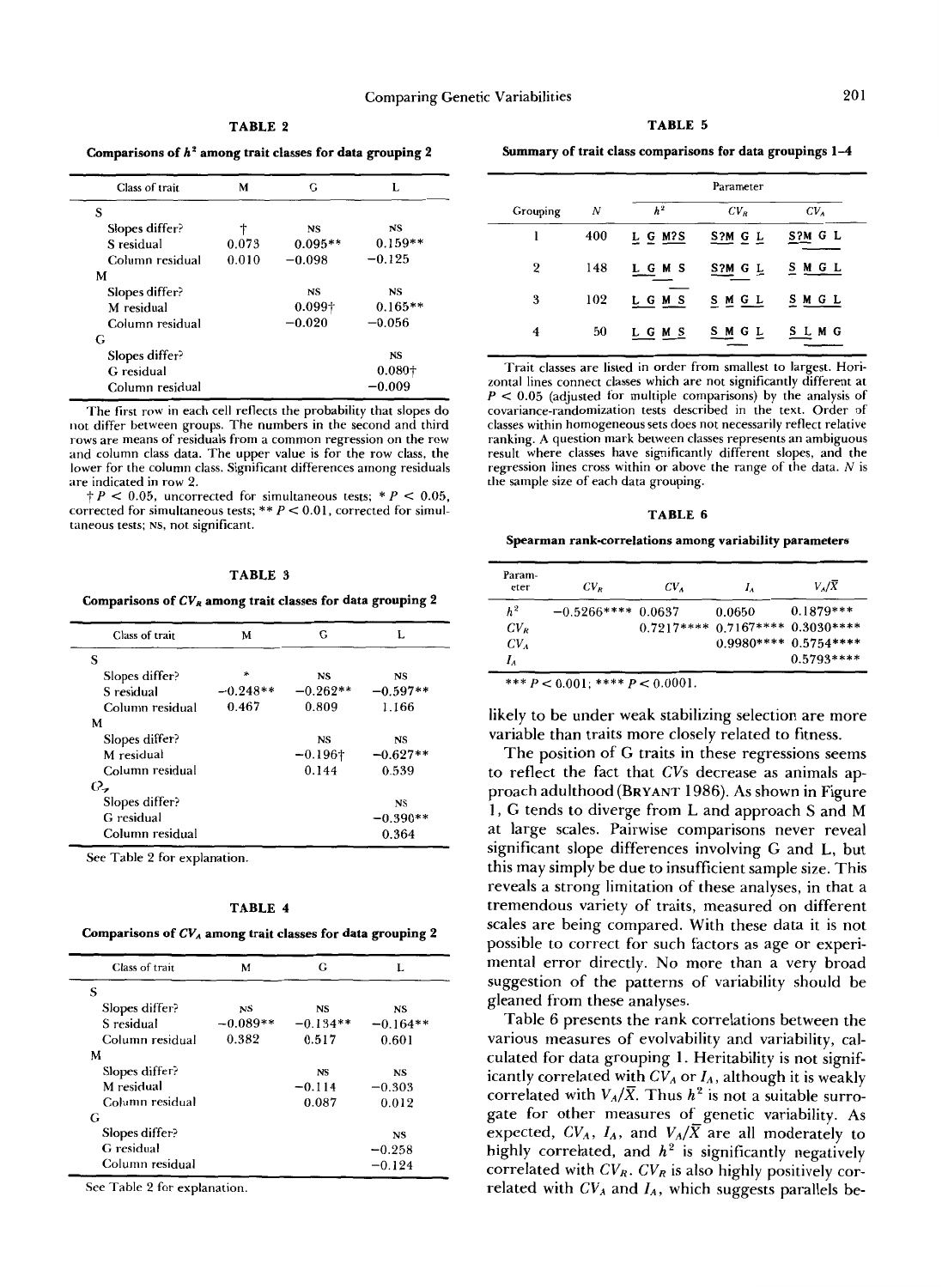tween the processes shaping environmental and genetic variances.

### **DISCUSSION**

There are two distinct kinds of questions that require comparing standardized estimates of genetic variation: first how fast will a character respond to a given selective pressure; and second how much variability is maintained in relation to the evolutionary forces which act on it. In both these cases, evolvability and variability, **I** suggest that the genetic coefficient of variation *CV,* provides a great deal of relevant information. However, while it is straightforward to define measures of evolvability appropriate to any particular circumstance, it is not possible to define a single measure appropriate for all circumstances. For characters subject to strong stabilizing selection *(w'* of order *Vp* or less), *Vp* does not drop neatly out of the predicted response to selection. Even the ranking of selection responses changes with the fitness function. Comparing evolvabilities of traits likely to experience very different selection regimes is pointless. For variability it is not possible to be **so** precise about what measure is most appropriate, although it seems clear that coefficients of variation are useful, at least on a heuristic level.

My review of coefficients of variation of strongly and weakly selected characters suggests that fitness traits have higher standardized genetic variability. Thus, the low  $h^2$  of fitness is best explained by proportionately extremely large *VR* values. In retrospect, this is not surprising, as, for example, there will always be very large *CVp* for fitness in cases where juvenile mortality is high. This suggests one explanation for the large residual variability of fitness components. Fitness traits tend to integrate variability over the lifetime of the organism, and result from all the selective forces acting on other characters (PRICE and SCHLUTER 1991). Hence it is likely that a larger number of loci, a wider range of environmental variables, and more interactions among them will affect fitness traits relative to morphological traits. This suggestion is consistent with CABANA and KRAMER's (1991) review of *I* calculated from horizontal life-history studies. They show that random age-specific survival alone can account **for** much of the rise in *I* with age.

Another factor which may contribute to the higher  $CV_R$  of fitness components is higher nonadditive genetic variance. Some simple models of balancing selection predict little or no additive variance for fitness, but plenty of dominance or epistatic variance. However, in the best studied cases, nonadditive genetic variance never accounts for a large proportion of phenotypic variance (MATHER and JINKS 1982; MUKAI 1988). Therefore, it seems more likely that the majority of the higher  $CV_R$  values of fitness traits is due to environmental causes or genotype-environment interactions.

A very different potential explanation for the high  $CV_R$  of fitness components is the selection pressure on *VP* itself. Stabilizing selection favors genotypes which minimize phenotypic variance of traits, but phenotypic variance of traits under directional selection may be favored, neutral, or disfavored for a given trait mean (LANDE 1980). The fitness of alleles which affect only the variance of a trait is approximately determined by the second derivative of the fitness function. If this derivative is near zero, as with linear fitness functions, then phenotypic variance will be a neutral character. Thus, the variance of fitness components may on the average experience weaker selection than that of other traits. If the fitness function is concave upward, an accelerating function of trait value *(e.g.,*  SCHAFFER and SCHAFFER 1977), variance may actually be favored.

The differences found in *CV,* are perhaps of more fundamental interest. One potential explanation is that the genetic variance in composite characters such as fitness will be the result of variation in a large proportion of the genome. Under most models of the maintenance of genetic variance, the genetic variance in a trait will tend to be correlated with the number of loci which affect it **(HOULE** 199 1). Increased genetic variance of fitness components can be explained simply if the number of loci affecting fitness is large enough to compensate for the small variance in fitness that each locus is likely to contribute. One testable prediction of this hypothesis is that the increase in *CV,*  due to new mutation should be larger for fitness components than for morphological characters. Alternatively, loci with effects on fitness components may be particularly likely to have protected polymorphisms. This may occur through antagonistic pleiotropy (ROSE 1982, 1985), or genotype-environment interactions (MUKAI 1988; GILLESPIE and TURELLI 1989). There is no direct evidence for such protected polymorphisms, however.

Heritability has long assumed an inordinately central role in experimental quantitative genetics. A measure of this emphasis is that of the quantitative genetic studies reviewed for this paper which otherwise met my criteria for inclusion, only a handful did not report *h'* values, while almost **40%** failed to report either trait means or variances. This has obscured much useful information. While I make a case that coefficients of variation convey important information about relative variabilities and evolvabilities, no set **of**  summary ratios can be more useful than the estimated moments of the phenotype or genotype distribution. Authors should always report these with the results of quantitative genetic experiments, **so** that readers have the important fundamental statistics before them.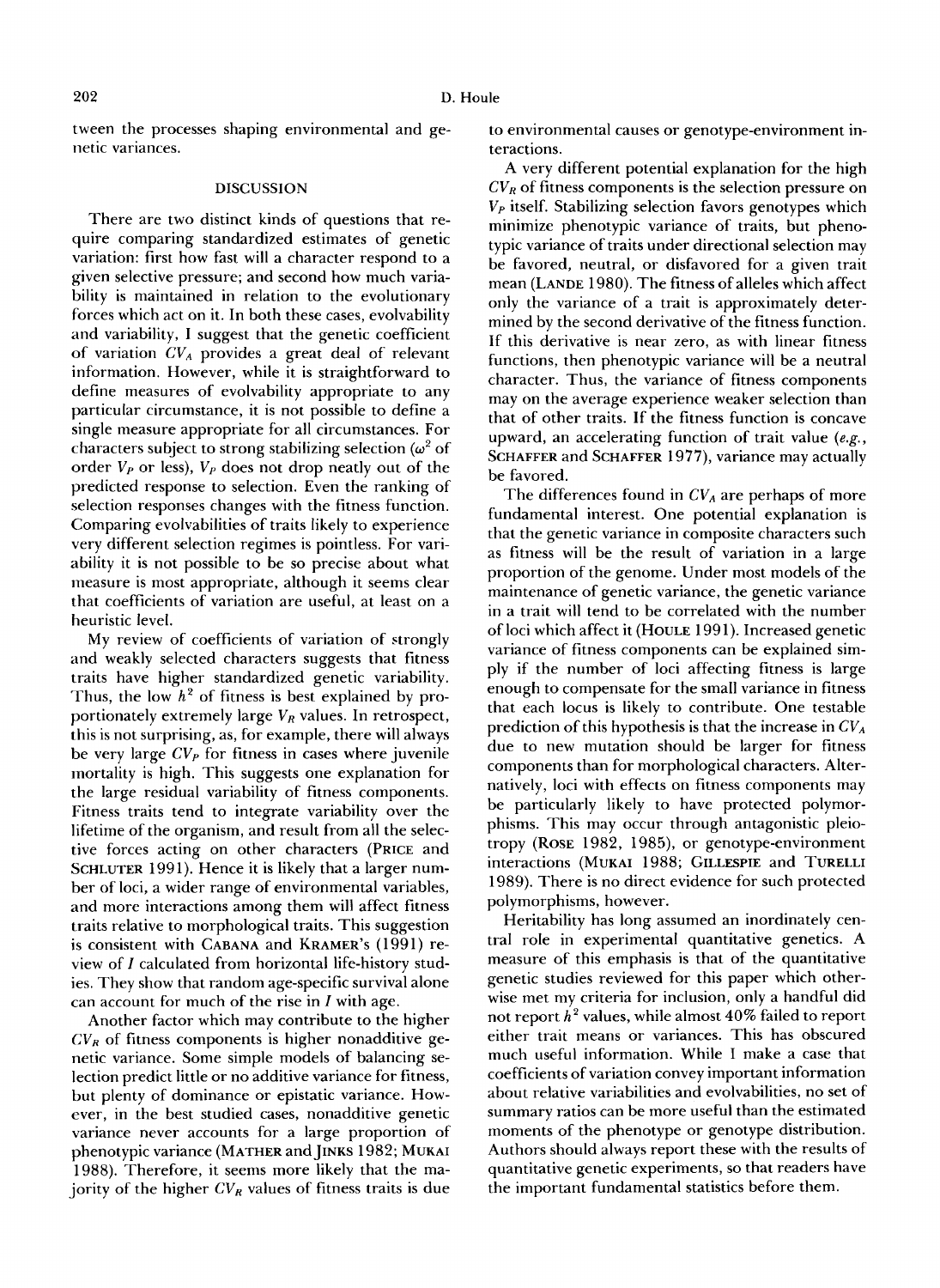A similar argument suggests that means and variances of fitness components should be reported on an untransformed scale when natural selection is of interest. **For** example, the natural scale for measuring fecundity is that of zygotes produced, and non-linear transformations can only make it more difficult to predict relative fitnesses. While it may be convenient to, for example, transform to normality **so** that *F* tests are unbiased, the resulting statistics may be of little use for predicting response to selection or assessing variability. Now that resampling tests of statistical significance, like jackknifing and bootstrapping, are available, much of the statistical rationale for transformations to normality is gone.

While heritability may be of little use for comparative purposes, it is necessary for making predictions of absolute responses to selection. In many organisms it is possible to estimate selection differentials for particular life stages (ARNOLD and WADE 1984), in which case knowledge of  $h^2$  allows the response to selection to be predicted directly. Because of its resemblance to  $F$  ratios,  $h^2$  is an indicator of the effort needed **to** demonstrate that a trait possesses statistically significant  $V_A$ , and the confidence one can place in such an estimate. On the other hand, a consequence of this is that minimizing environmental variance is a common experimental goal, thereby systematically inflating *h'.* Coefficients of variation are less susceptible to this source of experimental basis. The fact that *h2*  values are frequently similar for different morphological traits may be due either to common evolutionary processes which lead  $V_A$  and  $V_R$  to be similar, or to a choice of experimental methods which lead to the same results.

A related effect of an emphasis on estimating  $h^2$  is that experiments are often designed to decrease the variance of  $h^2$ , although many of the questions a study seeks to address do not depend directly on  $h^2$ . For example, it is frequently a primary goal to determine whether a trait possesses significant  $V_A$ . When parentoffspring regression **or** artificial selection is used, there is no conflict between the goals of estimating *V,*  and *h'.* However, when sib data are used, the two goals conflict if the total number of individuals which can be measured limits the size of the experiment. An optimal design for estimating  $V_A$  maximizes the number of families in an experiment (SOKAL and ROHLF 1981), while the optimal design for  $h^2$  involves balancing family size and family number (ROBERTSON 1959).

Finally, these results point to a fundamental experimental problem in evolutionary quantitative genetics. While it is now a truism that most traits possess additive genetic variance, it is still difficult to obtain precise estimates of genetic variance for traits with low *h2.*  Thus, for fitness components it is impractical to make estimates of evolvabilities or variabilities which meaningfully restrict the values of potential causal parameters. Simple point estimates of moments of fitness traits are unlikely to shed much further light on the maintenance of genetic variance in fitness. On the other hand, artificial selection experiments designed to preclude the operation of natural selection might more readily indicate the relative evolvability and variability of fitness components.

I thank B. CHARLESWORTH, Z.-B. ZENG and C. C. COCKERHAM, T. PROUT, T. PRICE, M. TURELLI and an anonymous reviewer for their comments. This work was supported by National Institutes of Health grants AG **07788** to B. CHARLESWORTH, and **GM 11546.** 

### **LITERATURE CITED**

- ARNOLD, S. J., and **M.** J. WADE, **1984** On the measurement of natural and sexual selection: theory. Evolution **38: 709-719.**
- BARTON, N. H., **1990** Pleiotropic models of quantitative variation. Genetics **124 773-782.**
- BARTON, N. H., and **M.** TURELLI, **1989** Evolutionary quantitative genetics: how little do we know? Annu. Rev. Genet. **23: 337- 370.**
- BRYANT, E. H., **1986** On the use of logarithms to accommodate scale. Syst. Zool. **35: 552-559.**
- BULMER, **M. G., 1980** *The Mathematical Theory of Quantitative Genetics.* Oxford University Press, Oxford.
- CABANA, **G.,** and D. L. KRAMER, **1991** Random offspring mortality and variation in parental fitness. Evolution **45: 228-234.**
- CHARLESWORTH, B., **1984** The evolutionary genetics of life histories, pp. **1 17-1 33** in *Evolutionary Ecology,* edited by B. SHOR-ROCKS. Blackwell, Oxford.
- CHARLESWORTH, B.,**1987** The heritability of fitness, pp. **21-40**  in *Sexual Selection: Testing the Alternatives,* edited by J. BRAD-BURY and M. B. ANDERSON. John Wiley & Sons, London.
- CHARLESWORTH, B.**1990** Optimization models, quantitative genetics, and mutation. Evolution **44: 520-538.**
- CROW, J. **F., 1958** Some possibilities for measuring selection intensities in man. Hum. Biol. **30: 1-13.**
- FALCONER, D. S., **1989** *Introduction to Quantitative Genetics,* Ed. **3.**  Longman Scientific & Technical, Harlow.
- FISHER, R. A., **1930** *The Genetical Theory of Natural Selection.*  Clarendon Press, Oxford.
- FISHER, **R.** A,, **1937** The relation between variability and abundance shown by the measurements of the eggs of British nesting birds. Proc. R. SOC. B **122: 1-26.**
- FISHER, **R.** A., **1951** Limits to intensive production in animals. Br. Agric. Bull. **4: 217-218.**
- GILLESPIE, J. H., and **M.** TURELLI, **1989** Genotype-environment interactions and the maintenance of polygenic variation. Genetics **121: 129-1 38.**
- GUSTAFSSON, L., **1986** Lifetime reproductive success and heritability: empirical support for Fisher's fundamental theorem. Am. Nat. **128: 761-764.**
- HALDANE, J. B. S., **1949** Suggestions as to quantitative measurement of rates **of** evolution. Evolution **3: 51-56.**
- HOULE, D., **1989** The maintenance of polygenic variation in finite populations. Evolution **43: 1767-1780.**
- HOULE, D., **1991** Genetic covariance **of** fitness correlates: what genetic correlations are made of and why it matters. Evolution **45: 630-648.**
- ISTOCK, C. **A,, 1983** The extent and consequences of heritable variation **for** fitness characters, pp. **61-96** in *Population Biology: Retrospect and Prospect,* edited by C. R. KING and P. S. DAWSON. Columbia University Press, New York.